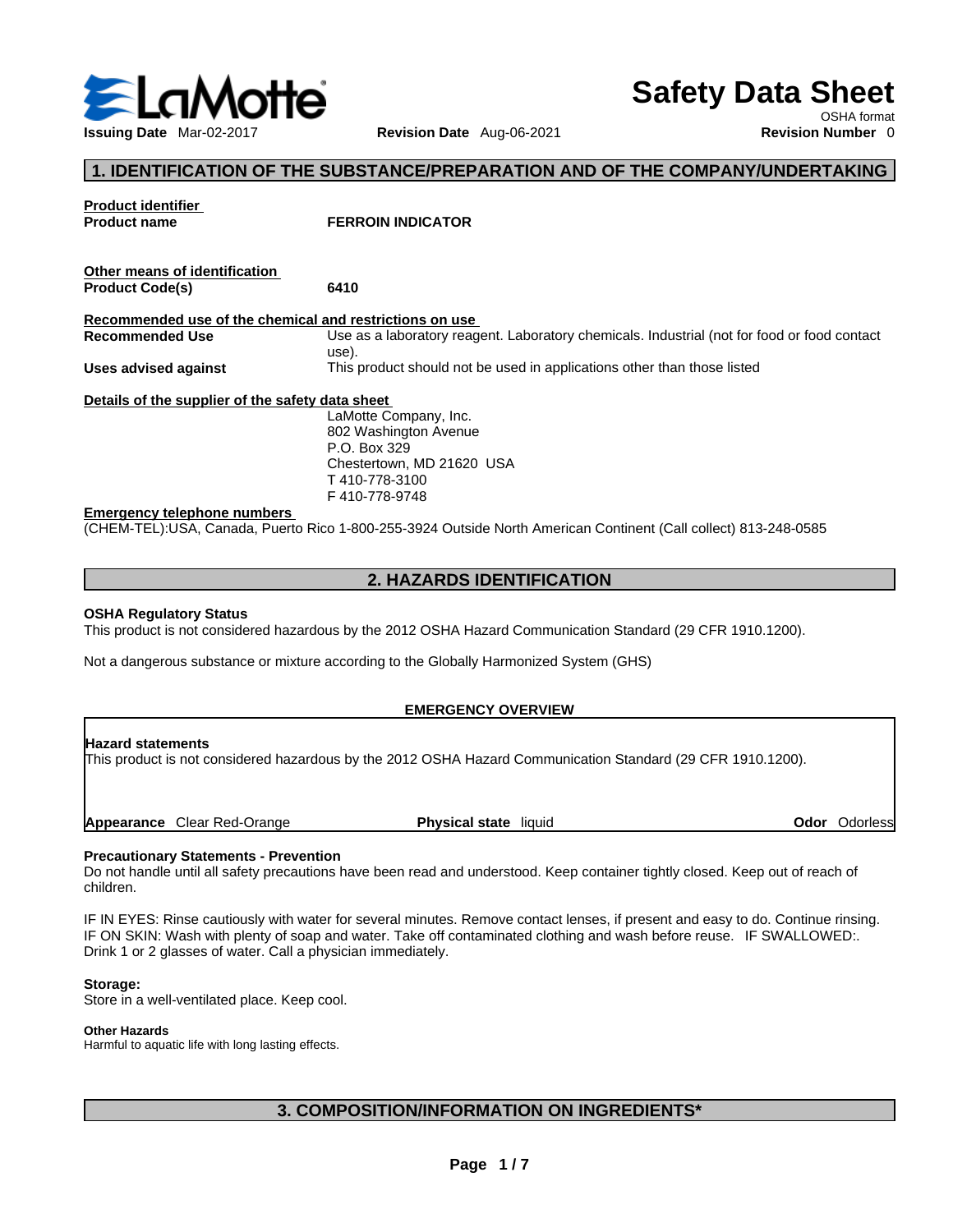| -------<br>⊶her<br>панк                                        | n<br>'NC | O.<br>W. |
|----------------------------------------------------------------|----------|----------|
| Dh<br>. .<br>monohydrate<br>10<br>roline<br>nei<br>ш<br>$\sim$ |          |          |

| <b>4. FIRST AID MEASURES</b>       |                                                                                                                                                                                                                                                            |  |
|------------------------------------|------------------------------------------------------------------------------------------------------------------------------------------------------------------------------------------------------------------------------------------------------------|--|
| <b>First Aid Measures</b>          |                                                                                                                                                                                                                                                            |  |
| <b>General advice</b>              | Do not get in eyes, on skin, or on clothing.                                                                                                                                                                                                               |  |
| Eye contact                        | Rinse thoroughly with water as necessary. If irritation persists or develops, contact a<br>physician.                                                                                                                                                      |  |
| <b>Skin contact</b>                | Wash off with soap and plenty of water removing all contaminated clothes and shoes. If<br>irritation develops or persists, consult physician.                                                                                                              |  |
| <b>Inhalation</b>                  | Not expected to require first aid measures. Remove to fresh air.                                                                                                                                                                                           |  |
| Ingestion                          | Clean mouth with water and drink afterwards plenty of water. If symptoms persist or<br>develop contact physician.                                                                                                                                          |  |
| Self-protection of the first aider | Use personal protective equipment. Do not use mouth-to-mouth method if victim ingested or<br>inhaled the substance; give artificial respiration with the aid of a pocket mask equipped with<br>a one-way valve or other proper respiratory medical device. |  |

# **5. FIREFIGHTING MEASURES**

#### **Suitable extinguishing media**

Water spray, dry chemical, carbon dioxide (CO<sub>2</sub>), or foam.

#### **Protective equipment and precautions for firefighters**

As in any fire, wear self-contained breathing apparatus pressure-demand, MSHA/NIOSH (approved or equivalent) and full protective gear.

## **6. ACCIDENTAL RELEASE MEASURES**

## **Personal precautions, protective equipment and emergency procedures**

| See section 8. Avoid contact with eyes, skin and clothing. Wear protective gloves/clothing<br>and eye/face protection.                                                                                                                                                        |
|-------------------------------------------------------------------------------------------------------------------------------------------------------------------------------------------------------------------------------------------------------------------------------|
| See Section 12 for additional Ecological Information. Beware of vapors accumulating to<br>form explosive concentrations. Vapors can accumulate in low areas.                                                                                                                  |
| Methods and material for containment and cleaning up                                                                                                                                                                                                                          |
| Absorb spill with inert material (e.g. dry sand or earth), then place in a chemical waste<br>container.                                                                                                                                                                       |
| Contain and collect spillage with non-combustible absorbent material, (e.g. sand, earth,<br>diatomaceous earth, vermiculite) and place in container for disposal according to local /<br>national regulations (see Section 13). After cleaning, flush away traces with water. |
|                                                                                                                                                                                                                                                                               |

# **7. HANDLING AND STORAGE**

#### **Precautions for safe handling**

Handling **Handle in accordance with good industrial hygiene and safety practice. Prevent contact with** skin, eyes, and clothing. Do not taste or swallow.Do not eat, drink, or smoke when using this product.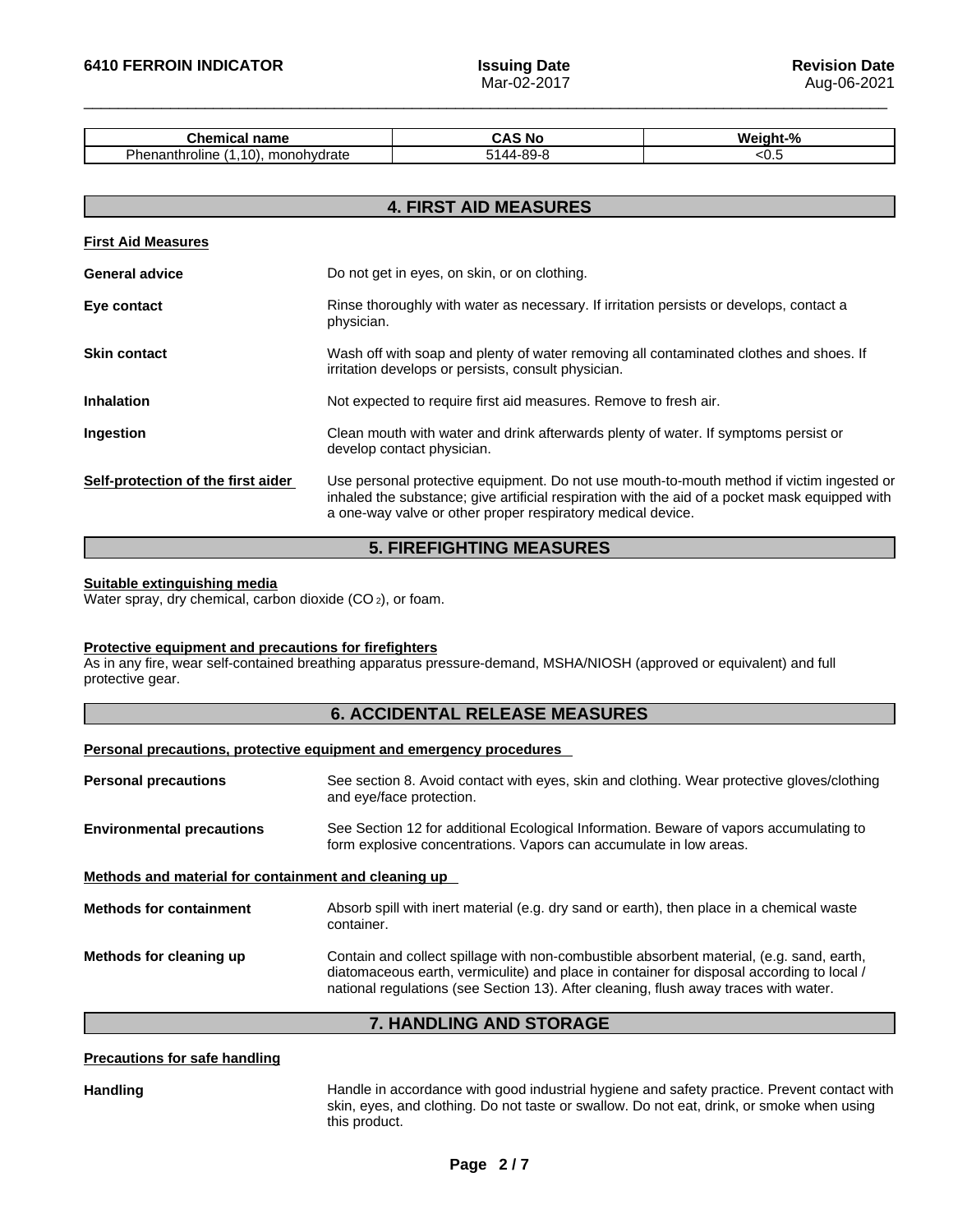## **Conditions for safe storage, including any incompatibilities**

**Storage:** Keep containers tightly closed in a dry, cool and well-ventilated place. Keep from freezing. Keep out of the reach of children.

**Incompatible Products** Strong oxidizing agents.

# **8. EXPOSURE CONTROLS/PERSONAL PROTECTION**

## **Control parameters**

# **Exposure guidelines** .

| <b>Chemical name</b>                | <b>ACGIH TLV</b> | <b>OSHA PEL</b> | <b>NIOSH IDLH</b> |
|-------------------------------------|------------------|-----------------|-------------------|
| Phenanthroline<br>.10). monohydrate |                  |                 | Not Established   |
| 5144-89-8                           |                  |                 |                   |

#### **Appropriate engineering controls**

| <b>Engineering Measures</b> | Showers              |  |
|-----------------------------|----------------------|--|
|                             | Eyewash stations     |  |
|                             | Ventilation systems. |  |

#### **Individual protection measures, such as personal protective equipment**

| <b>Eye/Face Protection</b> | Wear safety glasses with side shields (or goggles).                                                                         |
|----------------------------|-----------------------------------------------------------------------------------------------------------------------------|
| Skin and body protection   | Gloves & Lab Coat.                                                                                                          |
| <b>Hygiene Measures</b>    | Do not eat, drink or smoke when using this product. Wash hands before breaks and<br>immediately after handling the product. |

# **9. PHYSICAL AND CHEMICAL PROPERTIES**

## **Information on basic physical and chemical properties**

| <b>Physical state</b>            | liquid                                   |                  |          |
|----------------------------------|------------------------------------------|------------------|----------|
| Appearance                       | Clear Red-Orange                         | Odor             | Odorless |
| <b>Property</b>                  | Values                                   | Remarks • Method |          |
| рH                               | 5                                        |                  |          |
| Melting point / freezing point   | No information available                 |                  |          |
| Boiling point / boiling range    | No information available                 |                  |          |
| <b>Flash point</b>               | Not Applicable                           |                  |          |
| <b>Evaporation rate</b>          |                                          |                  |          |
| Flammability (solid, gas)        | No information available                 |                  |          |
| <b>Flammability Limit in Air</b> |                                          |                  |          |
| <b>Upper flammability limit:</b> | No information available                 |                  |          |
| Lower flammability limit:        | No information available                 |                  |          |
| Vapor pressure                   | No information available                 |                  |          |
| Vapor density                    | No information available                 |                  |          |
| <b>Specific gravity</b>          | ca. 1.0 (g/cm <sup>3</sup> at 20°C/68°F) |                  |          |
| <b>Water solubility</b>          | No information available                 |                  |          |
| Solubility in other solvents     | No information available                 |                  |          |
| <b>Partition coefficient</b>     | No information available                 |                  |          |
| <b>Autoignition temperature</b>  | No information available                 |                  |          |
| <b>Decomposition temperature</b> | No information available                 |                  |          |
| <b>Kinematic viscosity</b>       | No information available                 |                  |          |
| <b>Dynamic viscosity</b>         | No information available                 |                  |          |
| <b>Explosive properties</b>      | No information available                 |                  |          |
| <b>Oxidizing properties</b>      | No information available                 |                  |          |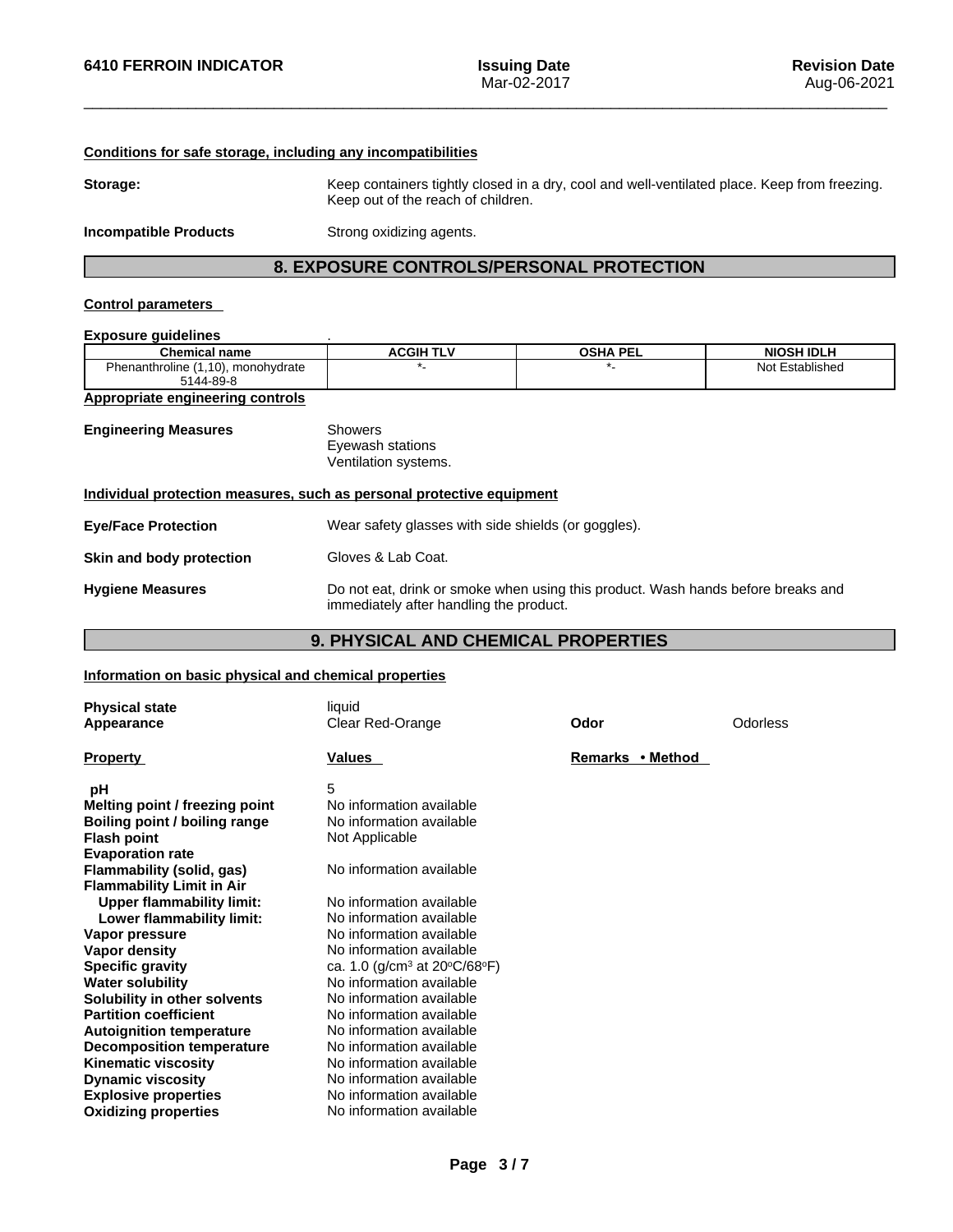#### **Other Information**

| No information available |
|--------------------------|
| No information available |
| No information available |
| No information available |
| No information available |
|                          |

# **10. STABILITY AND REACTIVITY**

| <b>Stability</b><br><b>Hazardous Reactions</b> | Stable under normal conditions of use and storage.<br>None under normal processing. |
|------------------------------------------------|-------------------------------------------------------------------------------------|
| <b>Hazardous polymerization</b>                | Hazardous polymerization does not occur.                                            |
| <b>Conditions to avoid</b>                     | Do not freeze.                                                                      |
| Incompatible materials                         | Strong oxidizing agents.                                                            |
|                                                |                                                                                     |

**Hazardous decomposition products** May produce the following when heated to decomposition:. Carbon oxides (COx). Nitrogen oxides (NOx). Sulfur oxides (SOx).

# **11. TOXICOLOGICAL INFORMATION**

# **Information on likely routes of exposure**

#### **Component identification**

| <b>Chemical name</b>               | <b>ATEmix (oral)</b>                         | <b>ATEmix (dermal)</b> | <b>Inhalation LC50</b> |
|------------------------------------|----------------------------------------------|------------------------|------------------------|
| Phenanthroline (1,10), monohydrate | Rat<br>132 mg/kg<br>$\overline{\phantom{0}}$ | Not Established        | Not Established        |
| 5144-89-8                          |                                              |                        |                        |

## **Information on toxicological effects**

Carcinogenicity **1,10-Phenanthroline has been investigated a mutagen, reproductive effector. Ferrous** 

| sulfate: has been investigated a tumorigen, mutagen, reproductive effector, |                 |                 |                 |                 |
|-----------------------------------------------------------------------------|-----------------|-----------------|-----------------|-----------------|
| <b>Chemical name</b>                                                        | <b>ACGIH</b>    | <b>IARC</b>     | NTP             | OSHA            |
| Phenanthroline (1,10),                                                      | Not Established | Not Established | Not Established | Not Established |
| monohydrate                                                                 |                 |                 |                 |                 |
| 5144-89-8                                                                   |                 |                 |                 |                 |

**ATEmix (oral)** 44,000.00 mg/kg

## **12. ECOLOGICAL INFORMATION**

#### **Ecotoxicity**

Harmful to aquatic life with long lasting effects

| Chemical<br>∣name                  | Algae<br>oxicity to | Toxicitv to Fish   | ıhnia Magna (Water Flea) |
|------------------------------------|---------------------|--------------------|--------------------------|
| 1.10<br>nanthroline<br>monohydrate | Established<br>Not  | Established<br>Not | Establisheo<br>Nl∩t      |
| 5144-89-8                          |                     |                    |                          |

#### **Persistence and degradability**

No information available.

## **Bioaccumulation/Accumulation**

No information available.

| <b>Chemical name</b>               | ∟oq∶<br>Pow            |
|------------------------------------|------------------------|
| Phenanthroline (1,10), monohydrate | : Established<br>Not I |
| 5144-89-8                          |                        |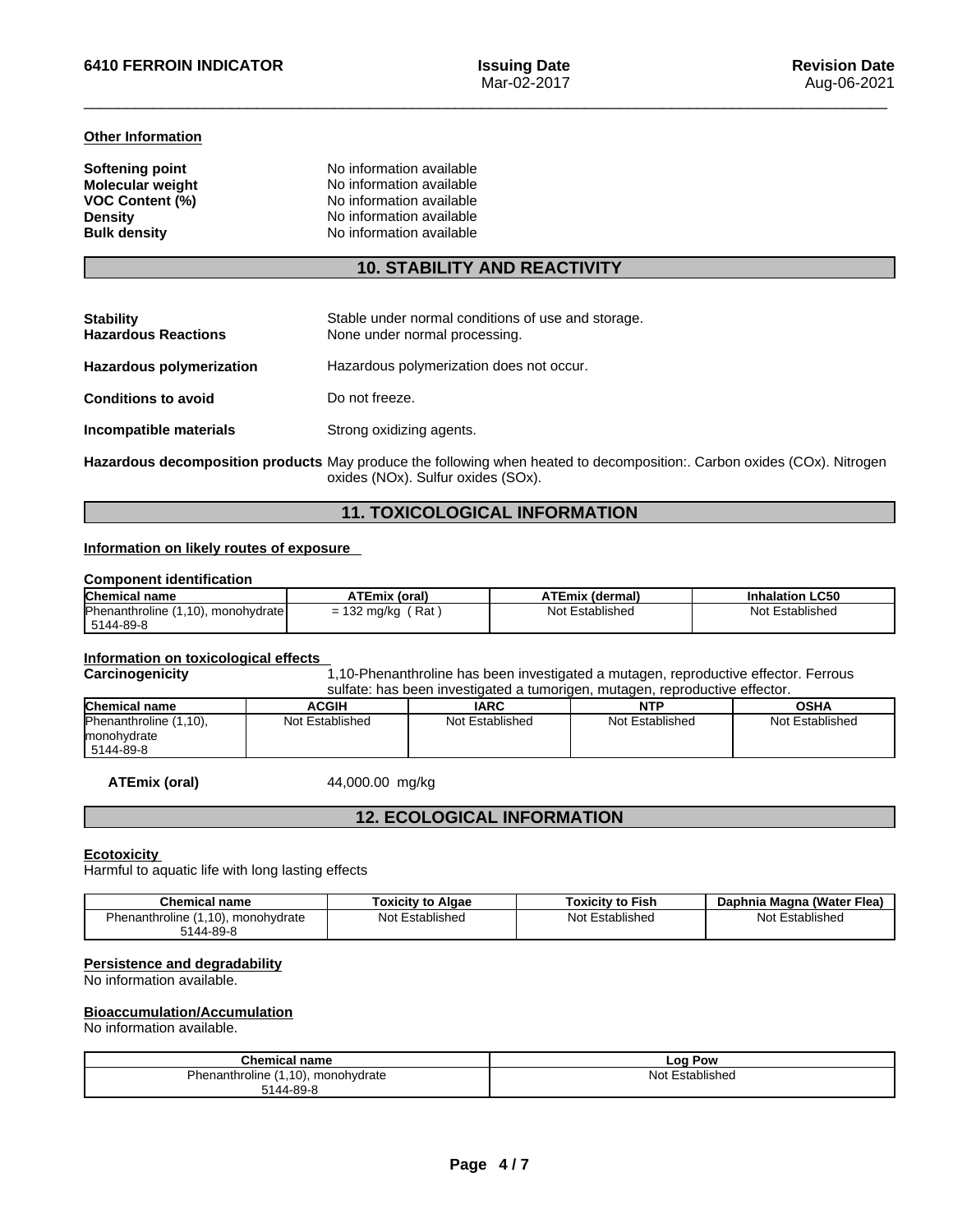# **13. DISPOSAL CONSIDERATIONS**

**Disposal Methods** Dispose according to federal, state, and local regulations. If permitted, dissolve in large volume of water and rinse to drain with excess water. Dispose of contents/containers in accordance with local regulations.

**Contaminated packaging** Do not reuse empty containers.

| <b>Chemical name</b>   | <b>RCRA</b>     | <b>RCRA - Basis for Listing</b> | <b>RCRA - D Series Wastes</b> | <b>RCRA - U Series Wastes</b> |
|------------------------|-----------------|---------------------------------|-------------------------------|-------------------------------|
| Phenanthroline (1,10), | Not Established |                                 | Not Established               | Not Established               |
| monohydrate            |                 |                                 |                               |                               |
| 5144-89-8              |                 |                                 |                               |                               |

| <b>Chemical name</b>                               | <b>RCRA - Halogenated</b><br><b>Organic Compounds</b> | <b>RCRA - P Series Wastes</b> | <b>RCRA - F Series Wastes</b> | <b>RCRA - K Series Wastes</b> |
|----------------------------------------------------|-------------------------------------------------------|-------------------------------|-------------------------------|-------------------------------|
| Phenanthroline (1,10),<br>monohydrate<br>5144-89-8 | Not Established                                       | Not Established               | Not Established               | Not Established               |

| Chemical name                      | California Hazardous Waste Status |
|------------------------------------|-----------------------------------|
| Phenanthroline (1,10), monohydrate |                                   |
| 5144-89-8                          |                                   |

# **14. TRANSPORT INFORMATION**

| <b>DOT</b>      | Not regulated |
|-----------------|---------------|
| <b>TDG</b>      | Not regulated |
| <b>MEX</b>      | Not regulated |
| <b>ICAO</b>     | Not regulated |
| <b>IATA</b>     | Not regulated |
| <b>IMDG/IMO</b> | Not regulated |
| <b>RID</b>      | Not regulated |
| <b>ADR</b>      | Not regulated |
| ADN             | Not regulated |

# **15. REGULATORY INFORMATION**

| <b>International Inventories</b> |                 |
|----------------------------------|-----------------|
| <b>TSCA</b>                      | Complies        |
| <b>DSL/NDSL</b>                  | Does not comply |
| <b>EINECS/ELINCS</b>             | Does not comply |
| <b>ENCS</b>                      | Complies        |
| <b>IECSC</b>                     | Complies        |
| <b>KECL</b>                      | Does not comply |
| <b>PICCS</b>                     | Complies        |
| <b>AICS</b>                      | Complies        |

 **Legend:** 

**TSCA** - United States Toxic Substances Control Act Section 8(b) Inventory

**DSL/NDSL** - Canadian Domestic Substances List/Non-Domestic Substances List

 **EINECS/ELINCS** - European Inventory of Existing Chemical Substances/European List of Notified Chemical Substances

**ENCS** - Japan Existing and New Chemical Substances

**IECSC** - China Inventory of Existing Chemical Substances

**KECL** - Korean Existing and Evaluated Chemical Substances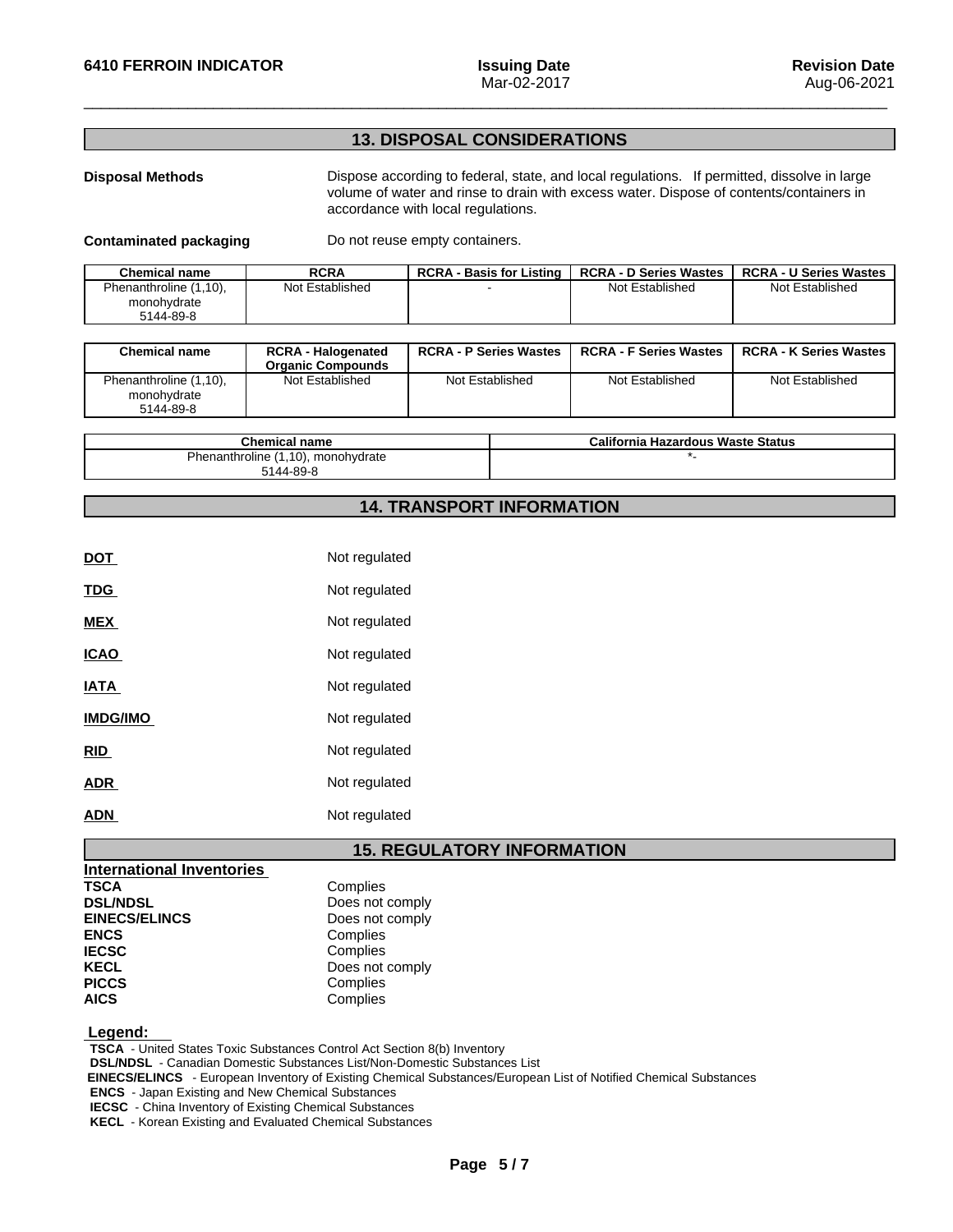**PICCS** - Philippines Inventory of Chemicals and Chemical Substances **AICS** - Australian Inventory of Chemical Substances

# **US Federal Regulations**

# **SARA 313**

Section 313 of Title III of the Superfund Amendments and Reauthorization Act of 1986 (SARA). This product does not contain any chemicals which are subject to the reporting requirements of the Act and Title 40 of the Code of Federal Regulations, Part 372

| <b>Chemical name</b>                  | <b>SARA 313 - Threshold Values %</b> |
|---------------------------------------|--------------------------------------|
| Phenanthroline (1,10), monohydrate    | Not Established                      |
| 5144-89-8                             |                                      |
| <b>SARA 311/312 Hazard Categories</b> |                                      |
| Acute health hazard                   | Yes                                  |
| <b>Chronic Health Hazard</b>          | No                                   |
| Fire hazard                           | No                                   |
| Sudden release of pressure hazard     | No                                   |
| <b>Reactive Hazard</b>                | No                                   |

## **CWA (Clean WaterAct)**

This product contains the following substances which are regulated pollutants pursuant to the Clean Water Act (40 CFR 122.21 and 40 CFR 122.42)

| <b>Chemical name</b>                               | <b>CWA - Reportable</b><br>Quantities | <b>CWA - Toxic Pollutants</b> | <b>CWA - Priority Pollutants</b> | <b>CWA - Hazardous</b><br><b>Substances</b> |
|----------------------------------------------------|---------------------------------------|-------------------------------|----------------------------------|---------------------------------------------|
| Phenanthroline (1,10),<br>monohydrate<br>5144-89-8 | Not Established                       | Not Established               | Not Established                  | Not Established                             |
| CEDCI A                                            |                                       |                               |                                  |                                             |

#### **CERCLA**

| Chemical name                             | <b>Hazardous Substances RQs</b> | <b>CERCLA/SARA RQ</b> | ש |
|-------------------------------------------|---------------------------------|-----------------------|---|
| Phenanthroline (1,<br>1.10), monohvdratel |                                 | Not Established       |   |
| 5144-89-8                                 |                                 |                       |   |

## **US State Regulations**

#### **California Proposition 65**

| <b>California Proposition 65</b> |
|----------------------------------|
| Not Established                  |
|                                  |

#### **U.S. State Right-to-Know Regulations**

| Chemical name                                 | <b>New Jersey</b> | <b>Massachusetts</b> | Pennsvlvania    |
|-----------------------------------------------|-------------------|----------------------|-----------------|
| <b>IPhenanthroline</b><br>1.10). monohvdratel | Not Established   | Established<br>Not   | Not Established |
| ັ144-89-8                                     |                   |                      |                 |

## **CPSC (Consumer Product Safety Commission) - Specially Regulated Substances**

|             | <b>16. OTHER INFORMATION</b> |                      |              |                  |
|-------------|------------------------------|----------------------|--------------|------------------|
| <b>NFPA</b> | <b>Health hazard</b>         | <b>Health hazard</b> | Flammability | <b>Stability</b> |